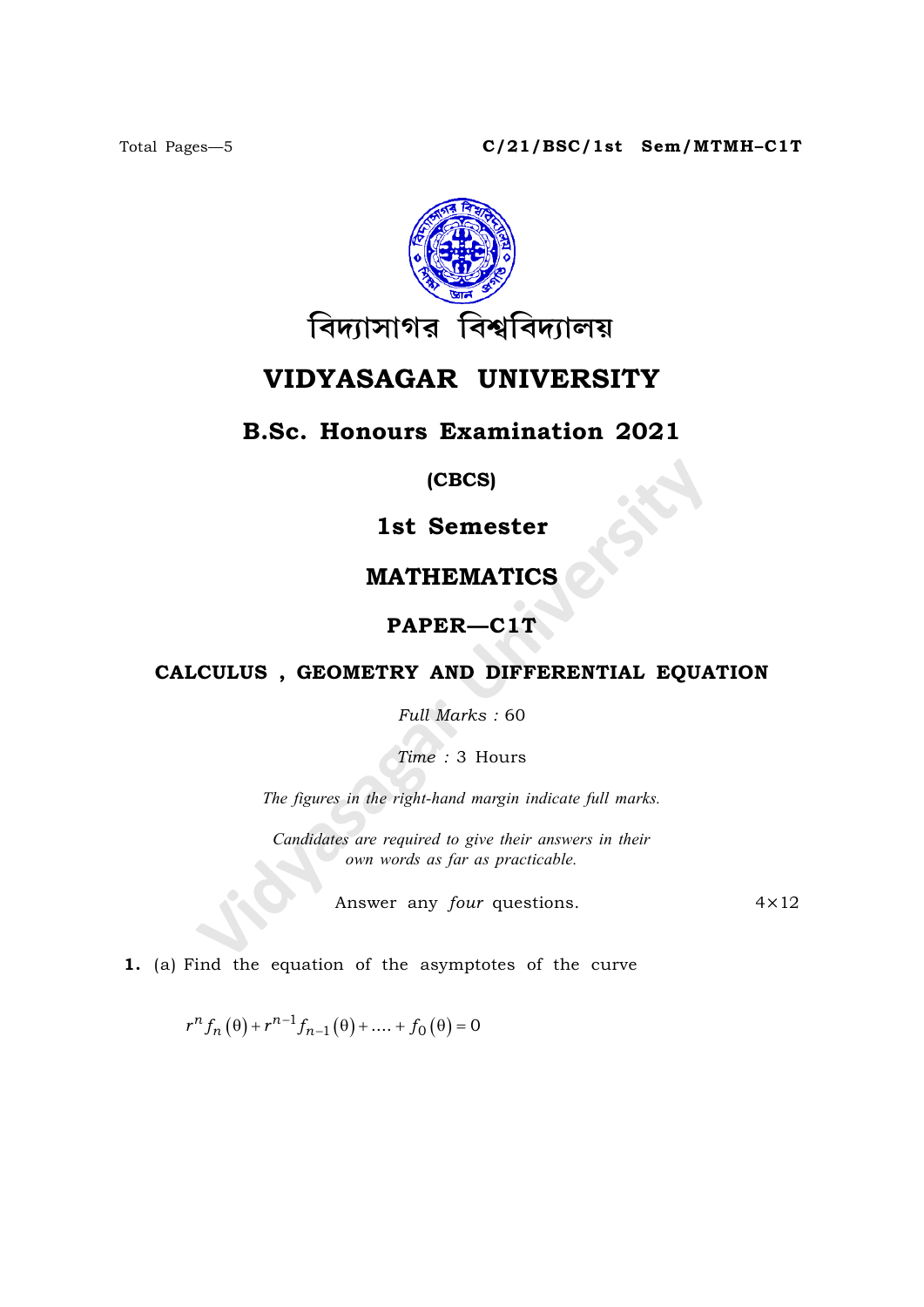- (b) If  $I_n = \int_0^{\pi/2} \cos^{n-2} x \sin nx \, dx$  $=\int_0^{\pi/2} \cos^{n-2} x \sin nx \, dx$  show that  $2(n - 1) I_n = 1 + (n - 2) I_{n - 1}$  and hence deduce  $I_n$ n 1 1 = - $5+5+2$
- **2.** (a) Circles are described on the double ordinates of the parabola  $y^2 = 4ax$ as diameters. Prove that the envelope is the parabola  $y^2 = 4a (x + a)$ .
	- (b) If  $y = \sin(m\cos^{-1}\sqrt{x})$  then prove that  $\lim_{x\to 0} \frac{y_n}{y_n}$  $x\rightarrow 0$   $y_n$  $y_{n+1}$  4n<sup>2</sup> – m  $y_n$  4n  $\frac{1}{2} - \frac{4n^2 - m^2}{n}$  $\theta$  $\lim \frac{y_{n+1}}{y_n} = \frac{4}{3}$  $4n + 2$  $^{+}$  $\rightarrow$  $=\frac{4n^2-1}{2}$  $\frac{1}{+2}$ .
	- (c) Find a,b,c such that  $\frac{ae^x b\cos x + ce^{-x}}{b} \rightarrow 2$  as x  $x \sin x$  $\frac{\cos x + ce^{-x}}{1} \to 2 \text{ as } x \to 0$ sin  $\frac{-b\cos x + ce^{-x}}{1}$   $\rightarrow$  2 as  $x \rightarrow 0$ . 4+4+4
- **3.** (a) Show that the arc of the upper half of the cardiode  $r = a(1 \cos\theta)$ is bisected at 2  $\theta = \frac{2}{3}\pi$ . Find also the perimeter of the curve.
	- (b) Show that the curve  $re^{\theta} = a(1 + \theta)$  has no point of inflexion.
	- (c) Find the asymptotes of the parametric curve  $x = \frac{t}{t}$ t 2 2 1 1  $=\frac{t^2}{2}$  $\frac{+1}{-1}$  and  $y = \frac{t}{t}$ t 2 1  $=$  $\frac{1}{-1}$ .
- **4.** (a) Show that feet of the normals from the point  $(\alpha, \beta, \nu)$  to the ellipsoid  $x^2$   $y^2$  z  $a^2$   $b^2$  c 2  $\sqrt{2}$   $\sqrt{2}$  $\frac{2}{2} + \frac{9}{2} + \frac{2}{3} = 1$  lie on the intersection of the ellipsoid and the cone  $a^2(b^2-c^2)$   $\beta b^2(c^2-a)$  $x$  y  $\frac{\alpha a^2(b^2-c^2)}{x} + \frac{\beta b^2(c^2-a^2)}{x} + \frac{\nu c^2(a^2-b^2)}{x}$ z  $2 \binom{2}{7}$   $k^2$ 0  $vc^2|a^2 = 0.$

C/21/BSC/1st Sem/MTMH–C1T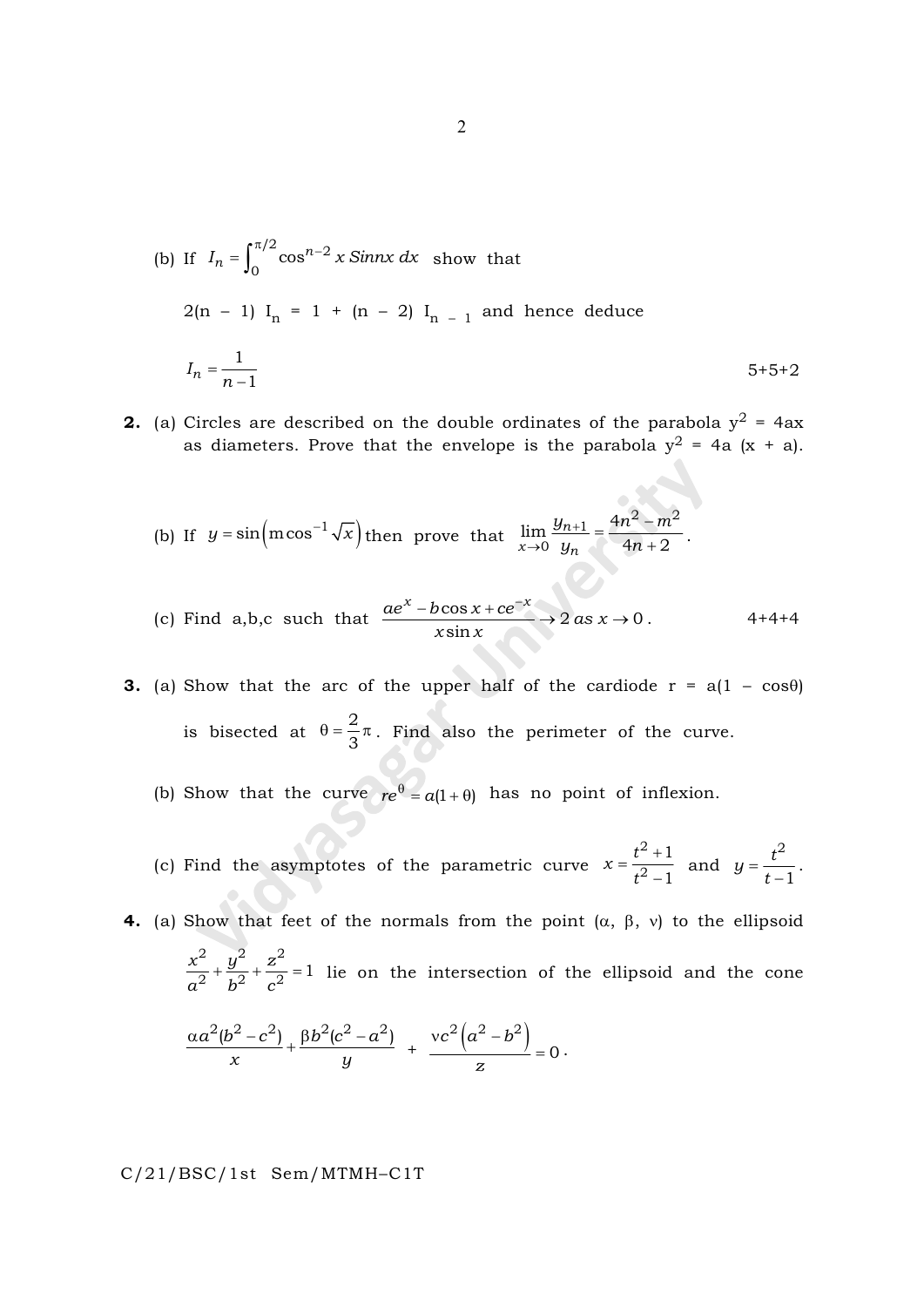- (b) Find the equation of the right circular cylinder whose axis is  $x \quad y \quad z$  $1 -2 2$  $=\frac{9}{2}$  =  $\frac{3}{-2} = \frac{1}{2}$  and radius is 2. 7+5
- **5.** (a) Prove that  $cosh(x + y) = coshx coshy + sinh x sinh y$ .
	- (b) Two spheres of radii  $\mathsf{r}_1$  and  $\mathsf{r}_2$  cut orthogonally. Prove that the radius

of their common circle is  $r_1r_2$  $r_1^2 + r_2$  $^{11}2$  $r_1^2 + r_2^2$ .

(c) Find the polar equation of the normal to the conic  $\frac{1}{r} = 1 + e \cos \theta$ , e  $\frac{1}{a} = 1 + e \cos \theta, e > 0$ . 2+5+5

- **6.** (a) Find the equation of the generator of the cone  $x^2 + y^2 = z^2$  through the point (3, 4, 5).
	- (b) Given that the asteroid  $x^3 + y^3 = c^2$ 2 2 2  $\overline{3}$   $+$   $y$  $\overline{3}$   $=$   $c$  $\overline{3}$  is the envelope of the family of

ellips 
$$
\frac{x^2}{a^2} + \frac{y^2}{b^2} = 1
$$
, show that  $a + b = c$ .

(c) State the existence and uniqueness theorem for the solution of ordinary differential equation. 4+4+4

7. (a) Solve : 
$$
x \frac{dy}{dx} - y = x\sqrt{x^2 + y^2}
$$
.

(b) If m and n are positive integers, show that

$$
\int_{a}^{b} (x-a)^{m} (b-x)^{n} dx = \frac{m!n!}{(m+n+1)!} (b-a)^{m+n+1}
$$

C/21/BSC/1st Sem/MTMH–C1T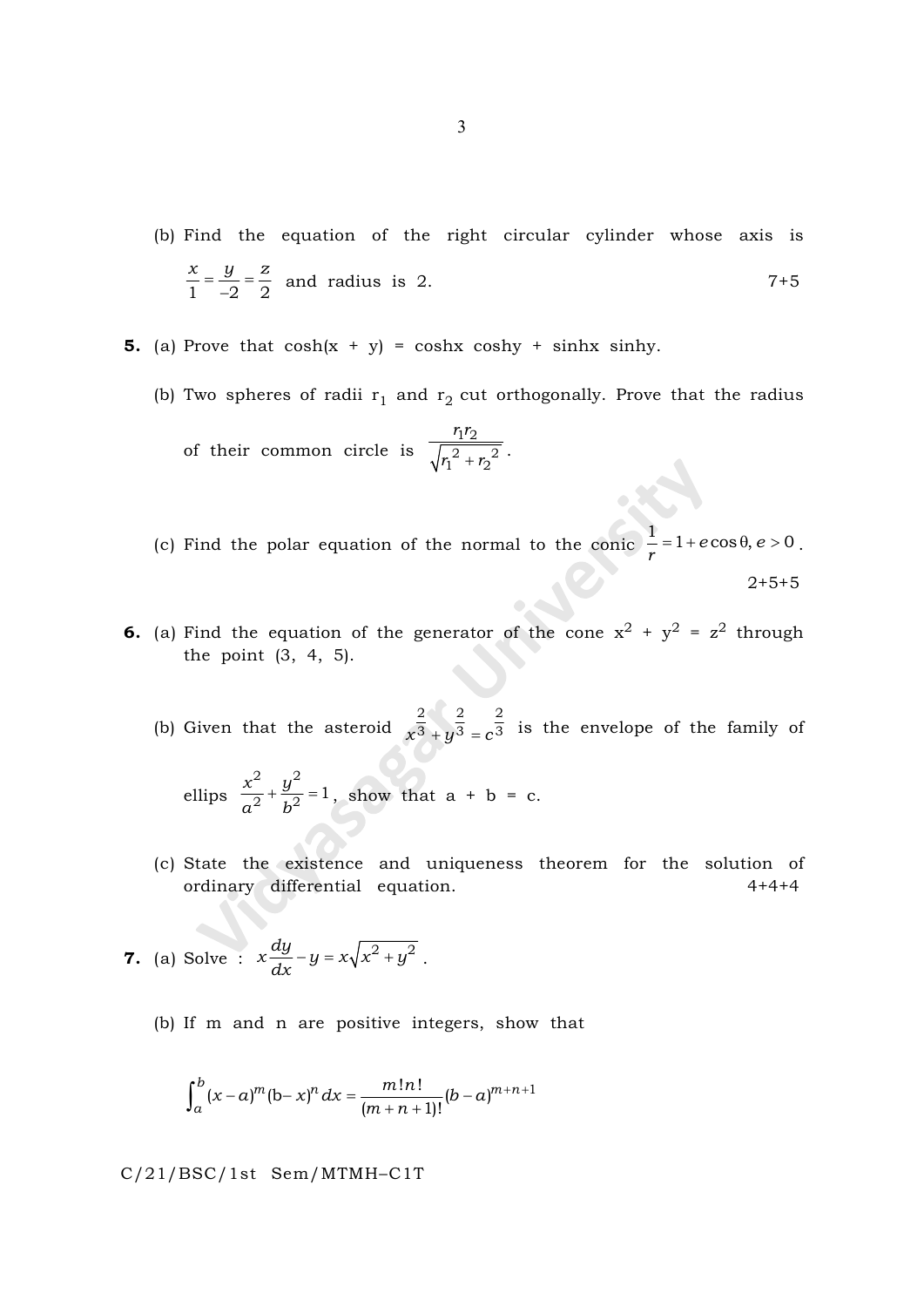(c) Solve  $y = 2px + y^2p^3$  and find the general and singular solutions.  $3+4+5$ 

- 8. (a) Compute the length of the curve  $x = 2\cos\theta, y = \sin 2\theta, 0 \le \theta \le \pi$ .
	- (b) Find the points of inflection on the curve  $r(\theta^2 1) = a\theta^2$
	- (c) If  $I_n = \int_0^1 x^n \tan^{-1} x dx, n$  $=\int_0^1 x^n \tan^{-1} x dx$ , *n* beine positive integer greater than 2, prove that  $(n+1)I_n + (n-1)I_{n-2} = \frac{\pi}{2} - \frac{1}{n}$  $1)I_n + (n-1)I_{n-2} = \frac{\pi}{2} - \frac{1}{2}$  $-2 = \frac{1}{2}$  $(x+1)I_n + (n-1)I_{n-2} = \frac{\pi}{2} - \frac{1}{n}$  3+3+6

Answer any 
$$
six
$$
 questions.  $6 \times 2$ 

- **9.** Find the value of  $\lim_{x \to \infty} \left[ a_0 x^m + a_1 x^{m-1} + ... + a_m \right]^{1/x}$  $\lim_{x\to\infty}\Big[a_0x^m+a_1x^{m-1}+....+a_m\Big]^{1/x}$ , in being a positive integer and  $a_0 \neq 0$  .
- **10.** Let  $I_n = \int_0^1 (lnx)^h dx$  $I_n = \int_0^1 (lnx)^h dx$ 0  $=\int_0^1 (lnx)^h dx$ . Show that  $I_n = (-1)^n$  $I_n = (-1)^n \ln n$ , n being positive integer.
- 11. The curves  $y = x^n$ ,  $y^m = x$  (m, n > 0) meet at (0, 0) and (1, 1). Find the area between these two curves.

**12.** Find  $\alpha$  if  $x^{\alpha}$  be an integrating factor of  $(x-y^2)dx + 2xy dy = 0$ .

C/21/BSC/1st Sem/MTMH–C1T